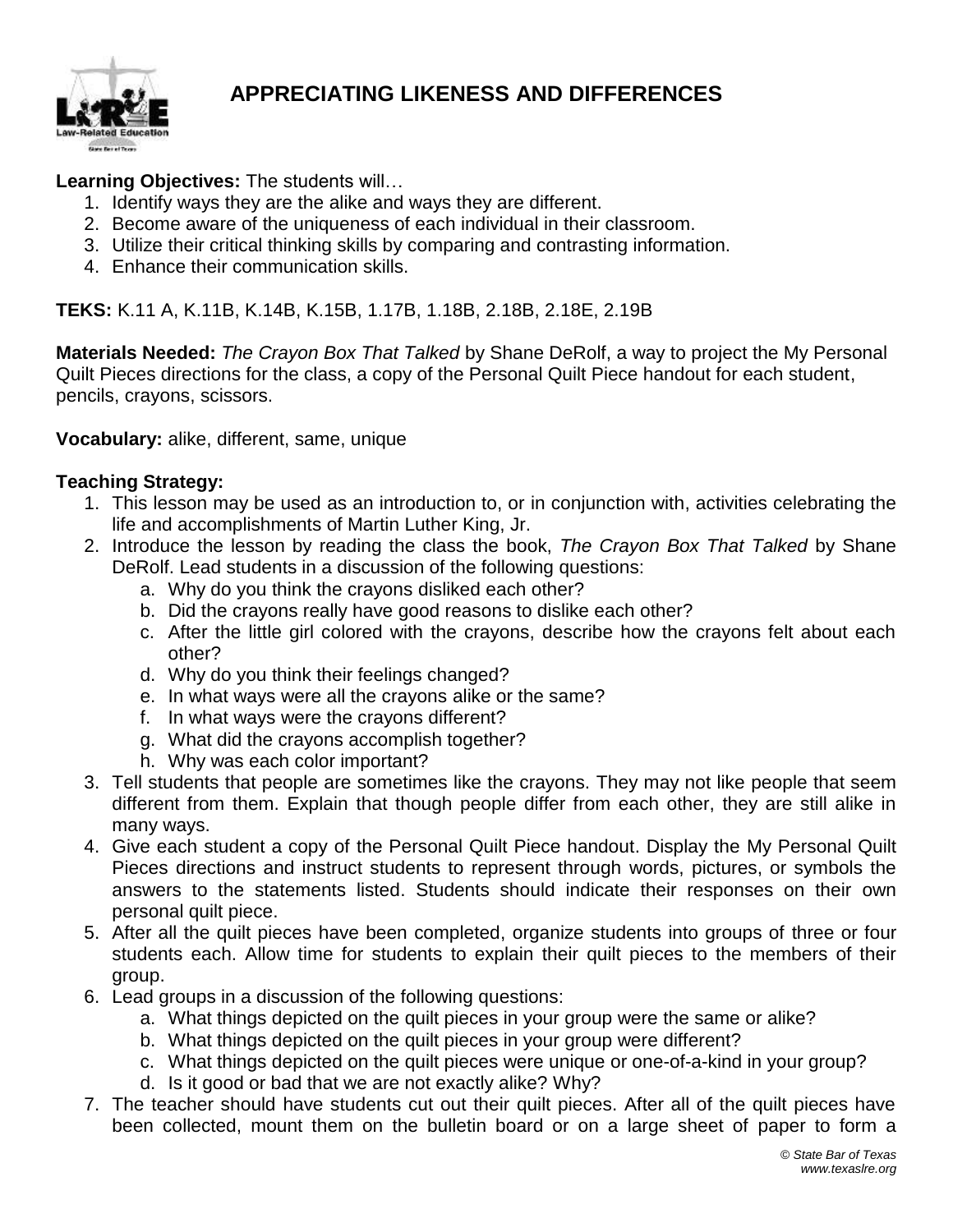classroom quilt. Point out that the classroom quilt is made up of many different patches, but the patches still have many things in common.

8. Ask students to brainstorm an appropriate title or caption for the classroom quilt that represents what they learned from this lesson.

#### **Extension for Gifted/Talented:**

Have students write a paragraph about whether they agree or disagree with the saying, "You should not judge a book by its cover."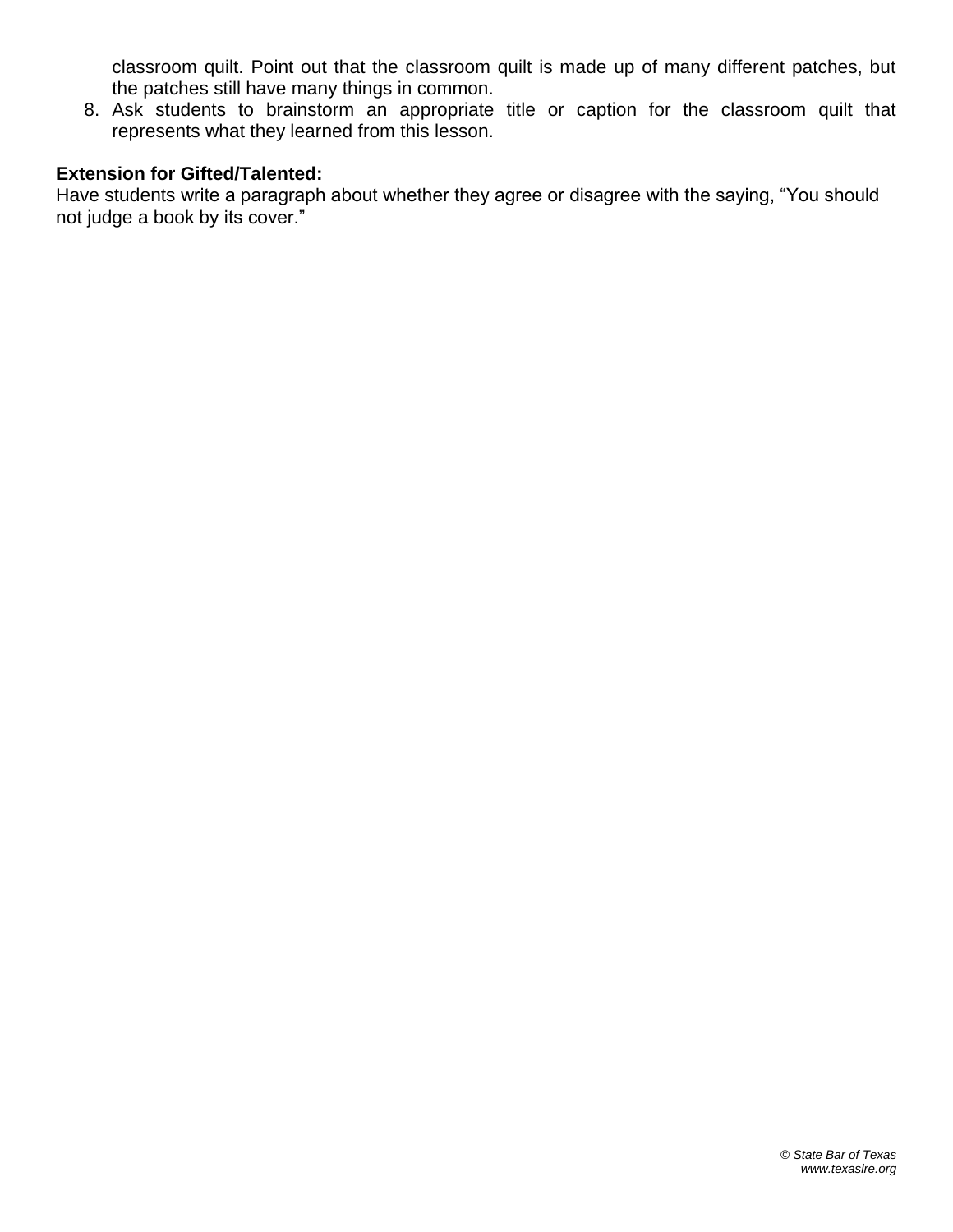# **My Personal Quilt Piece Instructions**



Use pictures, words, or symbols to show the following things about you:

- 1. Your favorite color
- 2. Your favorite food
- 3. The town where you live
- 4. Your age
- 5. The color of your hair
- 6. Do you like cats or dogs?
- 7. The color of your eyes
- 8. Your favorite sport
- 9. One word that describes you
- 10. The name of the school you attend